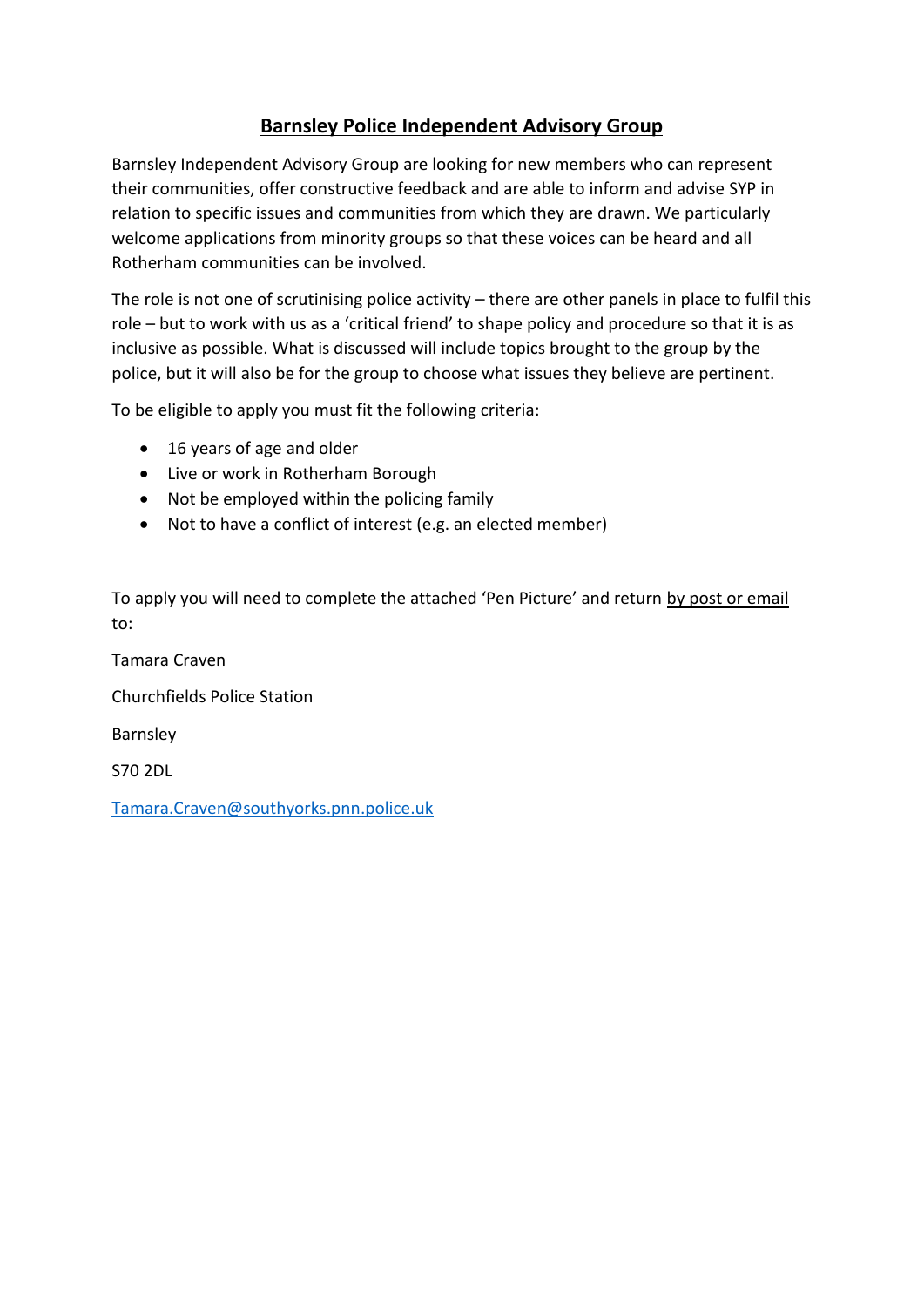## **Pen Picture**

## **EXPRESSION OF INTEREST / PEN PICTURE**

- Please read the IAG Terms of Reference and Role Profile before you fill in this form
- Please answer as many of the questions as you can
- You can ask for help to complete this form but it must be signed by you

| <b>Preferred Title:</b>             | <b>MR</b> | <b>MRS</b> | <b>MISS</b> | <b>MS</b> | <b>OTHER</b> |
|-------------------------------------|-----------|------------|-------------|-----------|--------------|
| <b>First Name:</b>                  |           |            |             |           |              |
| Last name:                          |           |            |             |           |              |
| Any other name(s)                   |           |            |             |           |              |
| <b>Address:</b>                     |           |            |             |           |              |
| <b>Post Code:</b>                   |           |            |             |           |              |
| <b>Contact Number:</b>              |           |            |             |           |              |
| <b>Text Phone:</b>                  |           |            |             |           |              |
| <b>Email Address:</b>               |           |            |             |           |              |
| <b>Preferred Contact</b><br>Method: |           |            |             |           |              |

| Gender:                                                                                  | Male                                    | Female                                     |  |  |  |
|------------------------------------------------------------------------------------------|-----------------------------------------|--------------------------------------------|--|--|--|
| If relevant, please indicate your Trans Identity and how you would like us to record it. |                                         |                                            |  |  |  |
| Ethnicity:                                                                               | <b>White British</b>                    | <b>Black or Black British -</b><br>African |  |  |  |
|                                                                                          | White Irish                             | Black or Black British -<br>Caribbean      |  |  |  |
|                                                                                          | White - other                           | <b>Black or Black British-</b><br>other    |  |  |  |
|                                                                                          | Asian or Asian British - Indian         | <b>Mixed</b> - White and Black African     |  |  |  |
|                                                                                          | Asian or Asian British -Pakistani       | Mixed - White and Black Caribbean          |  |  |  |
|                                                                                          | Asian or Asian British -<br>Bangladeshi | Mixed - White and Asian                    |  |  |  |
|                                                                                          | Asian or Asian British - other          | $Mixed -$<br>other                         |  |  |  |
|                                                                                          | <b>Chinese</b>                          | <b>Gypsy &amp; Traveller</b>               |  |  |  |
|                                                                                          | <b>Eastern European:</b>                | <b>Not Stated</b>                          |  |  |  |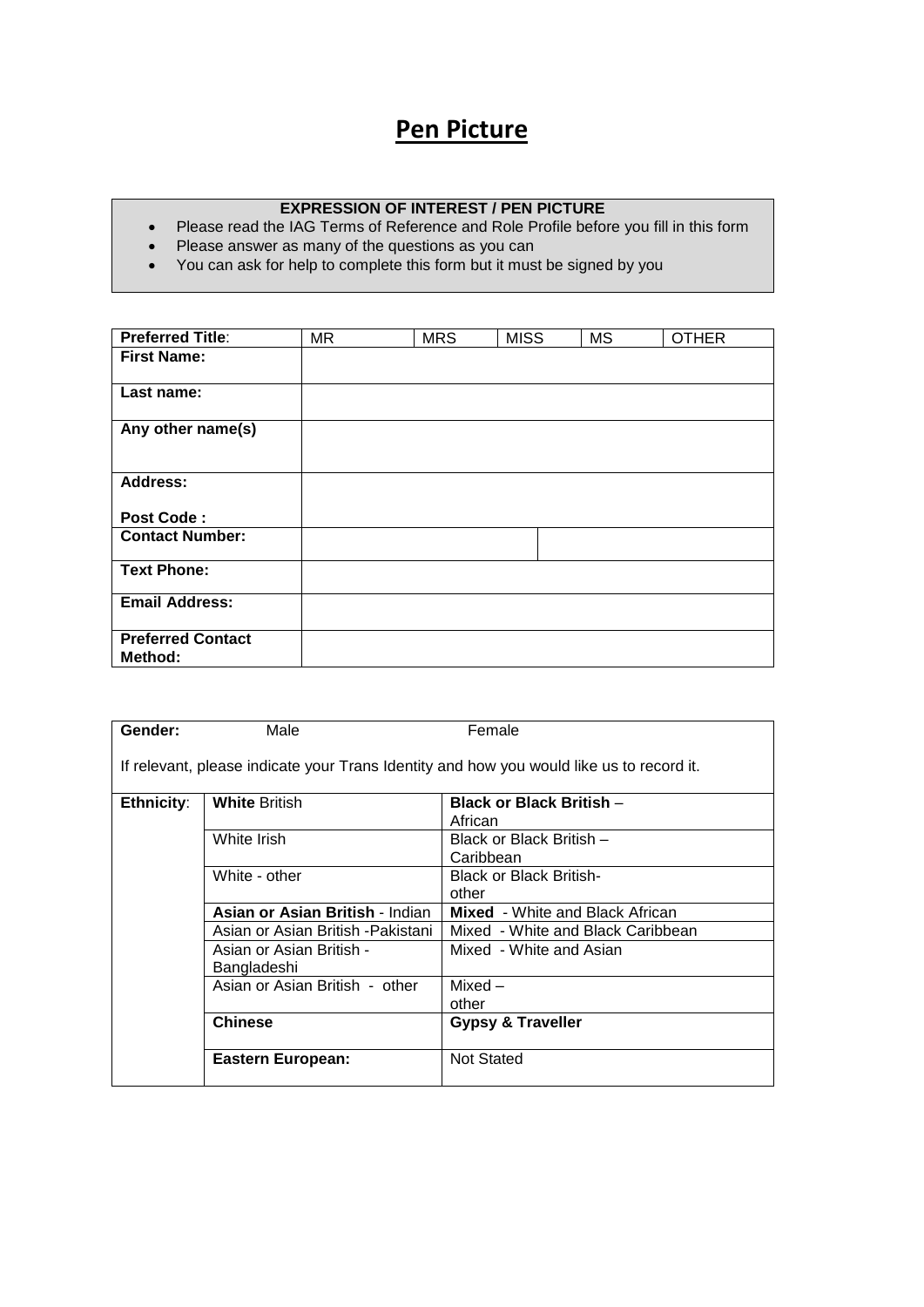## **Religion /Faith**

Do you belong to a particular religious/faith group? (Please leave this section blank if you prefer not to say)

**Disability** –Do you have a disability? If so, what reasonable adjustments would we need to make to enable you to attend and interview and meetings? E.g BSL interpreter, hearing loop, support worker.

A 'pen picture' is what is traditionally called a short bio-sketch, or personal sketch. This may be requested as part of an application process. To write the sketch, think about the most important and most interesting things about yourself such as:

- your age
- what are your strengths / qualifications / training
- what do you do, work, etc
- what is your top passion / interest
- what are your interests
- what / who do you represent / community strength
- what do you really enjoy doing
- anything else 'very important' about you